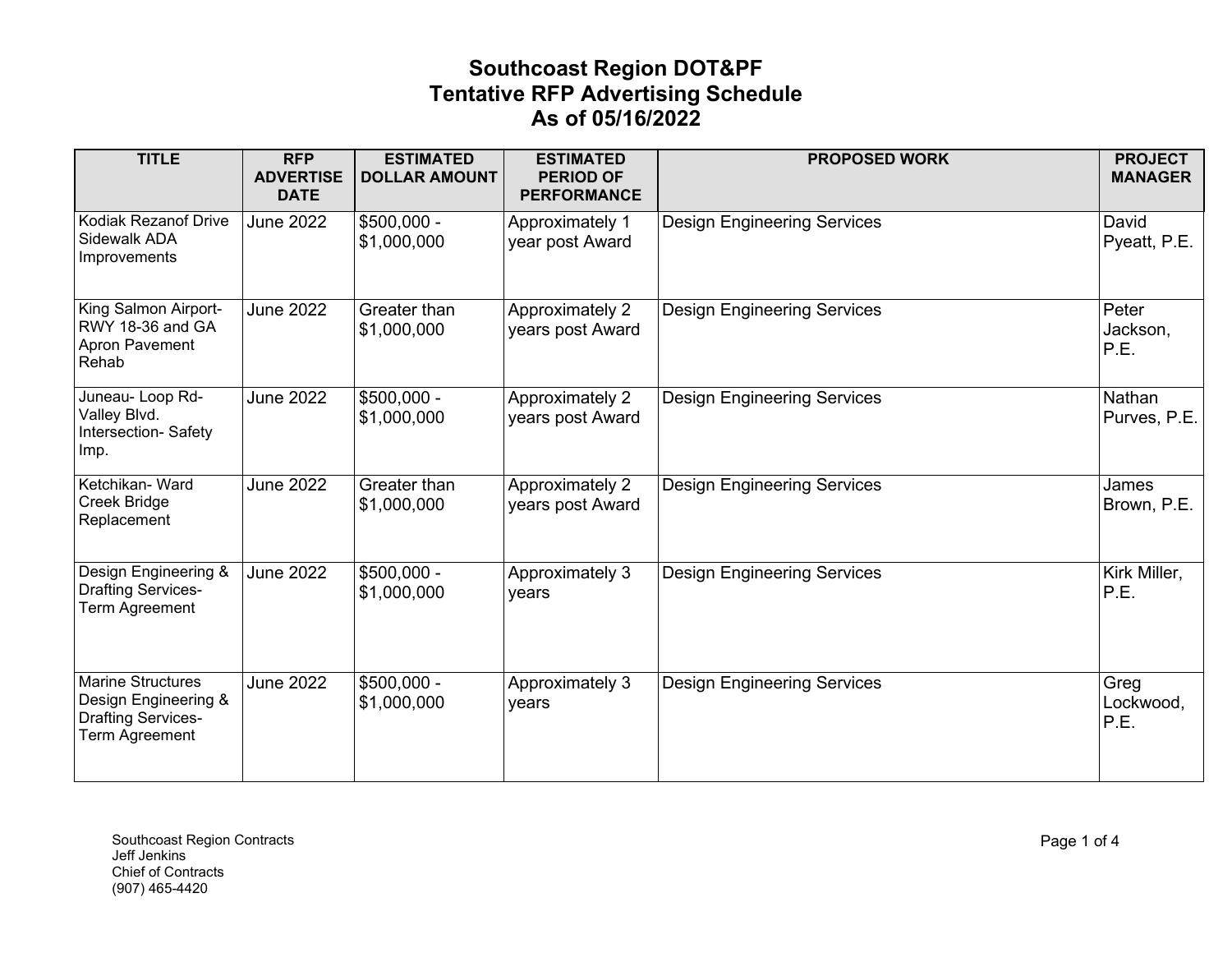| <b>TITLE</b>                                                                      | <b>RFP</b><br><b>ADVERTISE</b><br><b>DATE</b> | <b>ESTIMATED</b><br><b>DOLLAR AMOUNT</b> | <b>ESTIMATED</b><br><b>PERIOD OF</b><br><b>PERFORMANCE</b> | <b>PROPOSED WORK</b>                        | <b>PROJECT</b><br><b>MANAGER</b> |
|-----------------------------------------------------------------------------------|-----------------------------------------------|------------------------------------------|------------------------------------------------------------|---------------------------------------------|----------------------------------|
| <b>Skagway Klondike</b><br><b>Highway Rehabilitation</b>                          | <b>July 2022</b>                              | Greater than<br>\$1,000,000              | <b>Approximately 2</b><br>years post Award                 | <b>Design Engineering Services</b>          | James<br>Brown, P.E.             |
| Adak Airport- Runway,<br>Taxiway, and Apron<br>Pavement<br>Rehabilitation         | <b>July 2022</b>                              | $$500,000 -$<br>\$1,000,000              | Approximately 2<br>years post Award                        | <b>Design Engineering Services</b>          | Peter<br>Jackson,<br>P.E.        |
| Ketchikan Ferry<br>Terminal<br>Improvements                                       | <b>July 2022</b>                              | $$500,000 -$<br>\$1,000,000              | Approximately 1<br>year post Award                         | <b>Construction Administration Services</b> | David<br>Lowell, P.E.            |
| <b>Historic Resources &amp;</b><br>Archaeological<br>Monitoring-Term<br>Agreement | <b>July 2022</b>                              | \$500,000 -<br>\$1,000,000               | Approximately 3<br>years                                   | <b>Environmental Services</b>               | Benjamin<br>Storey               |
| Hazardous Materials-<br>Term Agreement                                            | <b>July 2022</b>                              | $$500,000 -$<br>\$1,000,000              | Approximately 3<br>years                                   | <b>Environmental Services</b>               | Benjamin<br>Storey               |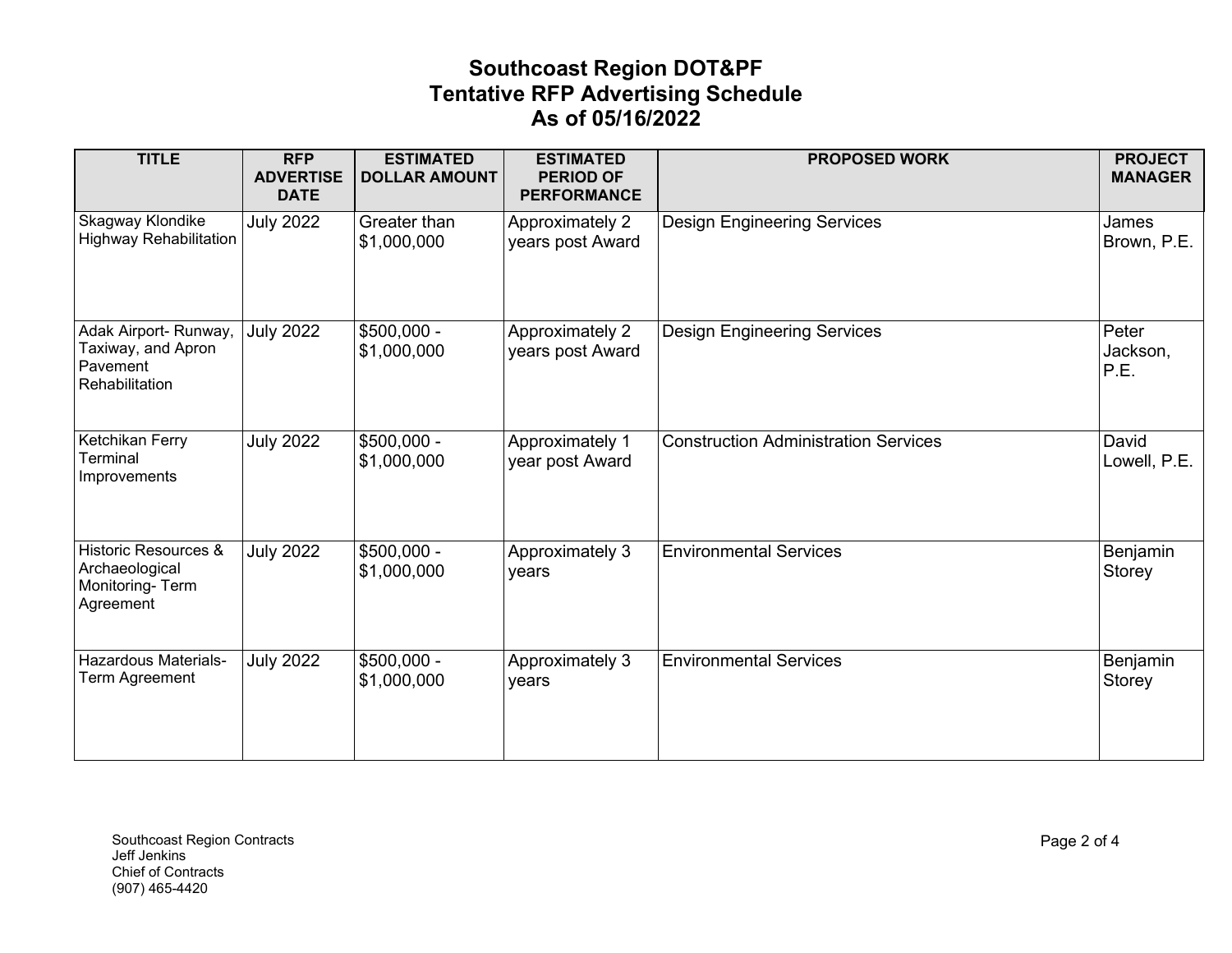| <b>TITLE</b>                                               | <b>RFP</b><br><b>ADVERTISE</b><br><b>DATE</b> | <b>ESTIMATED</b><br><b>DOLLAR AMOUNT</b> | <b>ESTIMATED</b><br><b>PERIOD OF</b><br><b>PERFORMANCE</b> | <b>PROPOSED WORK</b>                        | <b>PROJECT</b><br><b>MANAGER</b> |
|------------------------------------------------------------|-----------------------------------------------|------------------------------------------|------------------------------------------------------------|---------------------------------------------|----------------------------------|
| Environmental<br>Services Term<br>Agreement                | <b>July 2022</b>                              | $\sqrt{$500,000}$ -<br>\$1,000,000       | Approximately 3<br>years                                   | <b>Environmental Services</b>               | Benjamin<br>Storey               |
| Kokhanok Airport<br>Resurfacing and<br>Fencing             | August 2022                                   | Greater than<br>\$1,000,000              | Approximately 2<br>years post Award                        | <b>Design Engineering Services</b>          | Peter<br>Jackson,<br>P.E.        |
| Yakutat Airport<br><b>Security Fence</b>                   | August 2022                                   | Greater than<br>\$1,000,000              | Approximately 2<br>years post Award                        | <b>Design Engineering Services</b>          | Peter<br>Jackson,<br>P.E.        |
| Ketchikan Water St.<br>Trestle No. 1 Bridge<br>Replacement | August 2022                                   | \$500,000 -<br>\$1,000,000               | Approximately 2<br>years post Award                        | <b>Construction Administration Services</b> | Keri<br>Williamson,<br>P.E.      |
| Port Lions Airport<br>Improvements                         | January<br>2023                               | Greater than<br>\$1,000,000              | Approximately 2<br>years post Award                        | <b>Design Engineering Services</b>          | Peter<br>Jackson,<br>P.E.        |